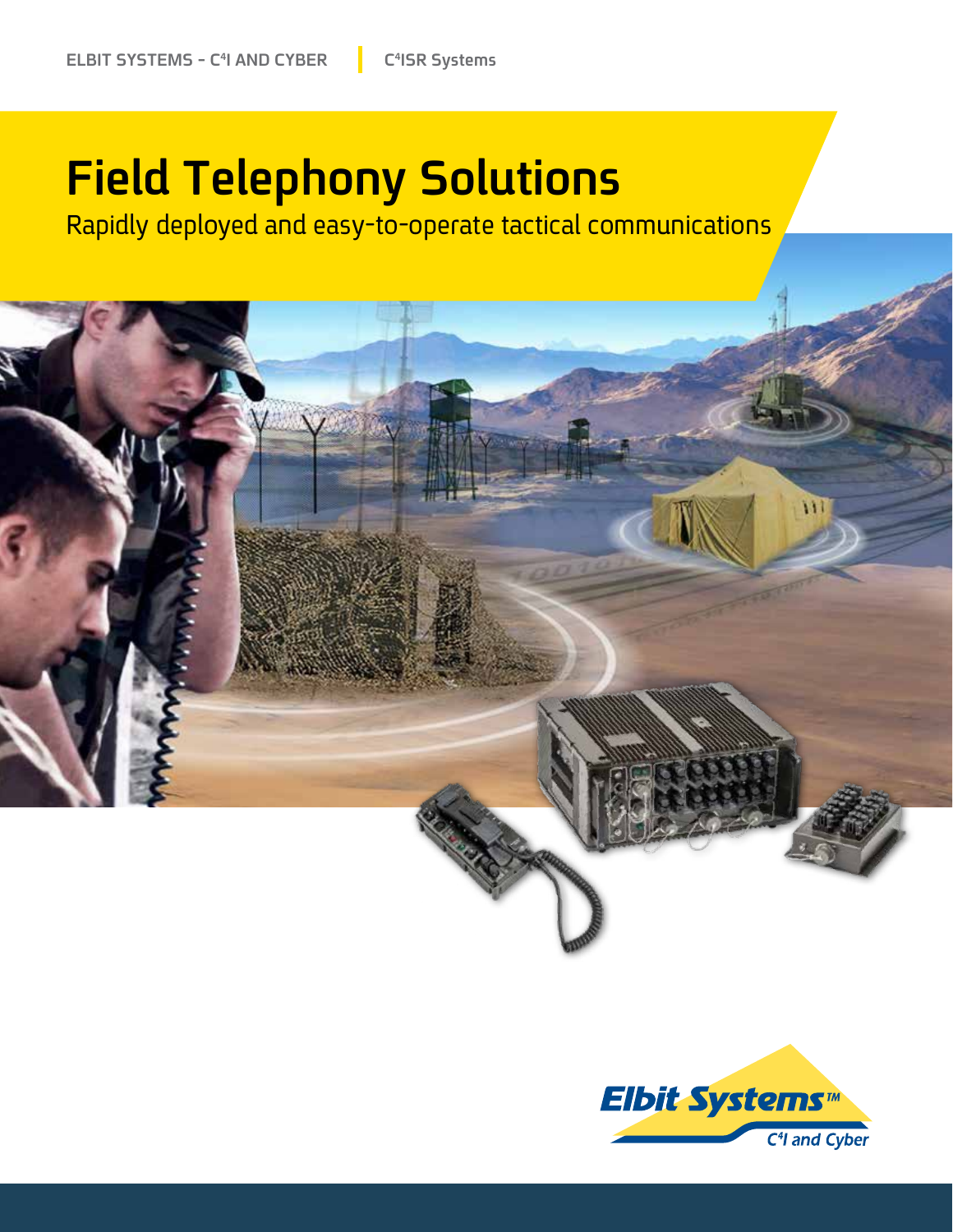

# **Field Telephony Solutions**

Rapidly deployed and easy-to-operate tactical communications

Mobile and fixed tactical command posts and bases require voice services that are simple to use, resilient and always available. Elbit Systems' family of tactical telephony solutions are designed for the company, battalion and brigade levels and include the latest-generation of tactical telephony exchanges and field telephones. These solutions are rapidly deployed, easy-to-operate and cost-effective.

#### **ETE - Tactical Telephony Exchanges**

Elbit Systems' line of tactical telephony exchanges (ETE) offers a versatile telephony solution for ground forces on the battlefield or in fixed tactical sites. Stable, waterproof, and lightweight, they are seamless to install and operate, providing reliable communications even under the harshest operational conditions.

The ETE-C and ETE-S models can operate for several hours on their internal battery, thereby facilitating maximum reliability of service in field units.

#### **ETE Key Features**

- Full compliance with military standards
- Multiple types of interfaces with other telephony exchanges
- Advanced digital telephony features
- Seamless installation and operation
- Long-lasting autonomous operation (battery (powered

#### The exchanges are available in three configurations:

**ETE-M, Medium 36-subscriber telephony exchange:** The ETE-M is a medium-size transportable unit that can connect up to 36 CB/FXS telephones (by the binding posts on the unit's front panel and 2 Line Distribution Frames (LDF)), 4 FXO lines and up to a total of 100 IP telephones (5 directly or all 100 using additional external IP switches).

ETE-S, Small 12-subscriber telephony exchange with battery backup: The ETE-S is a small man-carried unit that can connect 12 CB/FXS telephones, 4 FXO lines and up to a total of 40 IP telephones (3 directly or all 40 using additional external IP switches).

**ETE-C, Compact 8-subscriber telephony exchange with battery backup:** The ETE-C is a compact man-carried unit that can connect 8 CB/FXS telephones and up to a total of 20 IP telephones (3 directly or all 20 using additional external IP switches).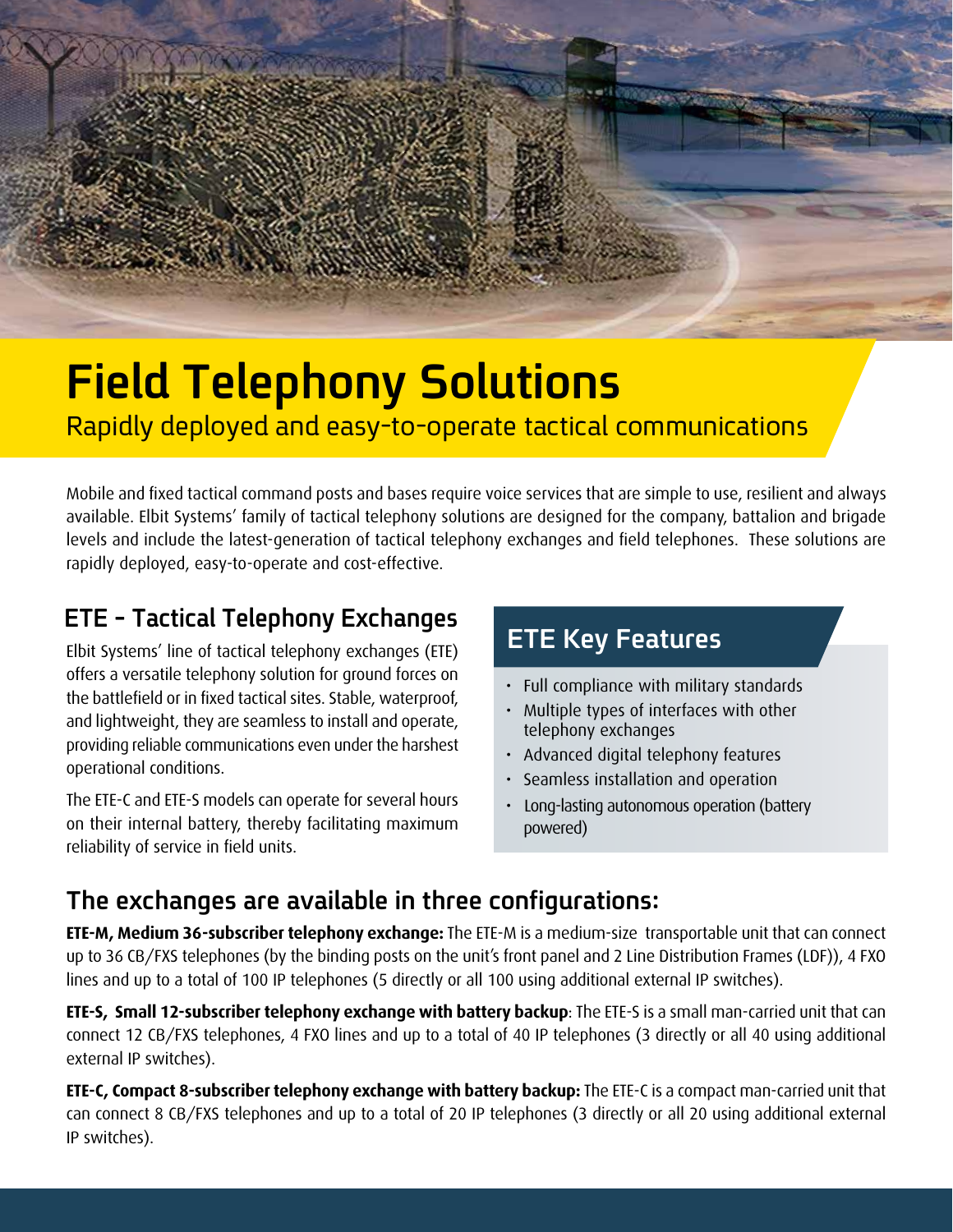



#### **ETP - Military-Grade Field Telephones**

Elbit Systems' heavy-duty, universal tactical phones (ETP) are designed to provide highly reliable communications in any tactical operational deployment. Both waterproof and lightweight, these reliable telephones are easy to operate and install. These tactical phones feature a standard H-250 military handset and are available in three configurations.

#### **ETP Key Features**

- Full compliance with military standards
- Advanced digital telephony features
- Seamless installation and operation

#### **ETP** phones are available in three configurations:

ETP-1: A tactical phone that can operate in both CB and LB modes. When set to CB mode, the ETP-1 operates with switchboards supporting the FXS interface, the most widely-used interface in military and civilian telephony. When set to LB mode, the ETP-1 uses its internal batteries and can be connected directly to another ETP-1 unit (or to the legacy LB-only switchboard), in order to make and receive calls.

**ETP-2:** A tactical phone that operates in CB mode only. As a CB telephone, the ETP-2 operates with switchboards supporting the FXS interface. The phone can simply be connected to the exchange, with no need for a power source in order to be operational.

**ETP-3:** An advanced tactical IP phone based on the standard SIP VoIP technology. Providing a new generation of advanced services to field units, the phone can be connected to the exchange by a military Ethernet LAN cable.